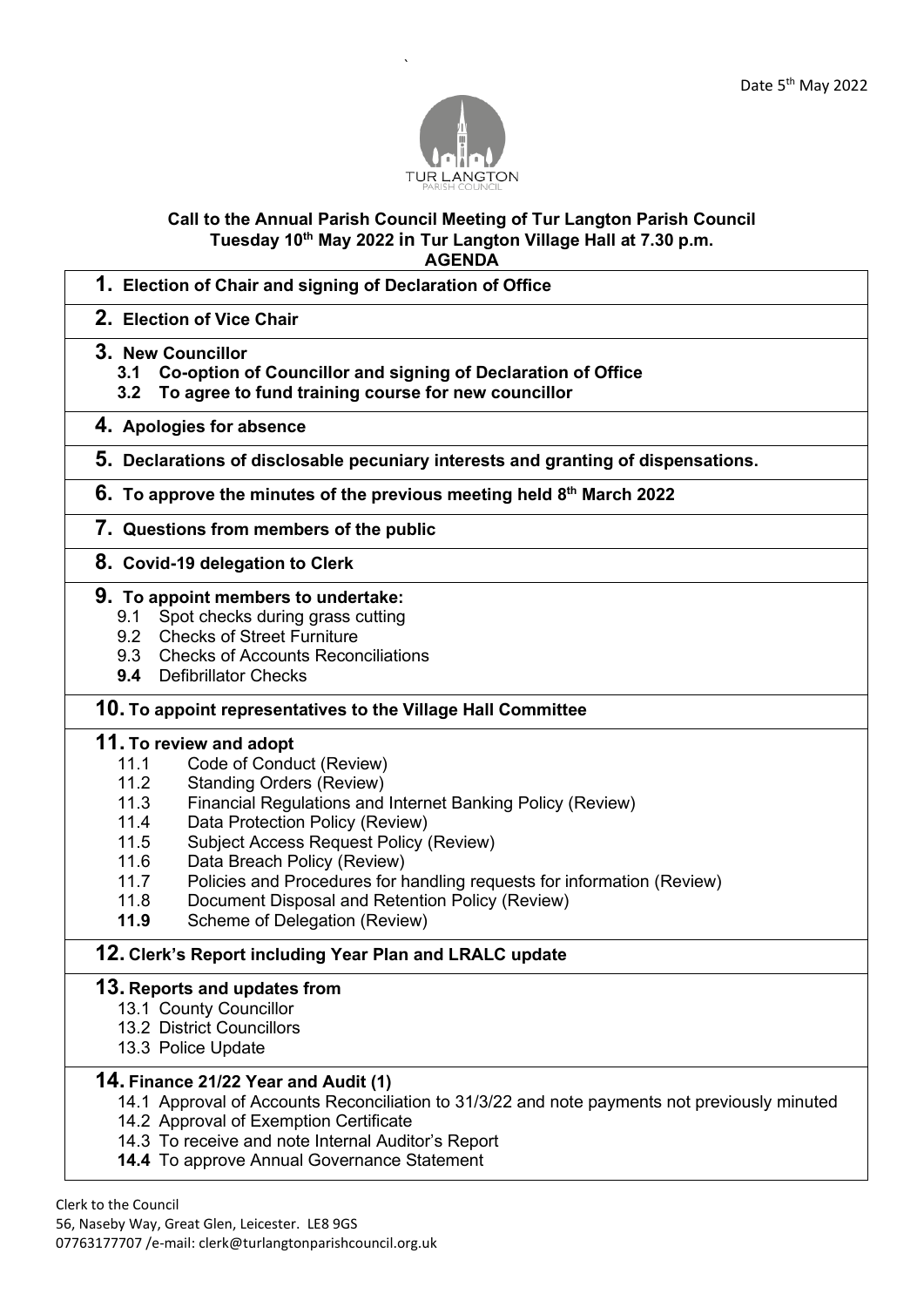## **15. Finance 21/22 Year and Audit (2)**

- 15.1 To approve Accounting Statement
- **15.2** To agree Inspection Period

## **16. Finance 22/23Year**

- 16.1 RFO Report
- 16.2 To appoint Internal Auditor for 22/23 year
- 16.3 Update on opening of account at Unity Bank and closure of HSBC account

`

- 16.4 Approval of direct debits for Information Commissioner Fee and Loan Repayments for Unity Bank Account
- **16.5** To approve for payment:
	- **16.5.1** LRALC and NALC Membership Fee 2022-23 £155.33
	- 16.5.2 Room hire for meeting 10/5/22 £5.00
	- 16.5.3 Cllr Bladon reimbursement of postage expenses £3.45
	- 16.5.4 SLCC subscription renewal (pending receipt of invoice)

## **17. Budget and Reserves Policy for 22/23 year**

- **17.1 Review of Budget**
- **17.2 Review of Reserves Policy**

#### **17.3 To adopt Business Plan**

#### **18. Planning and Enforcement**

- 18.1 General Report and update on applications / decisions from Harborough District Council 18.2 To agree response to the following applications:
	- 18.2.1 [22/00877/FUL](https://pa2.harborough.gov.uk/online-applications/applicationDetails.do?activeTab=documents&keyVal=RA6HRIHWMJT00) erection of a single storey rear extension and alteration to the firstfloor door frame, Fargate Farm, Main Street, Tur Langton
	- 18.2.2 [22/00878/LBC](https://pa2.harborough.gov.uk/online-applications/applicationDetails.do?activeTab=documents&keyVal=RA6HRJHWMJU00) erection of a single storey rear extension and alteration to the firstfloor door frame, Fargate Farm, Main Street, Tur Langton
- 18.3 Enforcement

#### **19. Platinum Jubilee, planting of tree – to receive update and agree tree to purchase**

#### **20. Review of Neighbourhood Plan**

- 20.1 Update on meeting with Yourlocale
- 20.2 To agree to apply for funding from Locality for the review of the plan

#### **21. Review of Community Response Plan**

#### **22. Village Hall Memorial Garden sign – update on design and quotations**

## **18. Assets**

- 18.1 Health and Safety Check of Assets
- 18.2 Seat by Village Hall

## **19. Highways**

- 19.1 General Report
- 19.2 Members' Highways Fund update on Grant Funding and to agree whether to explore Mobile Vehicle Activated Signs
- 19.3 Grass Cutting update
- 19.4 Snagging list
- 19.5 Drains
- 19.6 Dog fouling
- 19.7 Footpaths

## **20. Website History Page**

## **21. Community Engagement -** Newsletter

Clerk to the Council 56, Naseby Way, Great Glen, Leicester. LE8 9GS 07763177707 /e-mail: clerk@turlangtonparishcouncil.org.uk